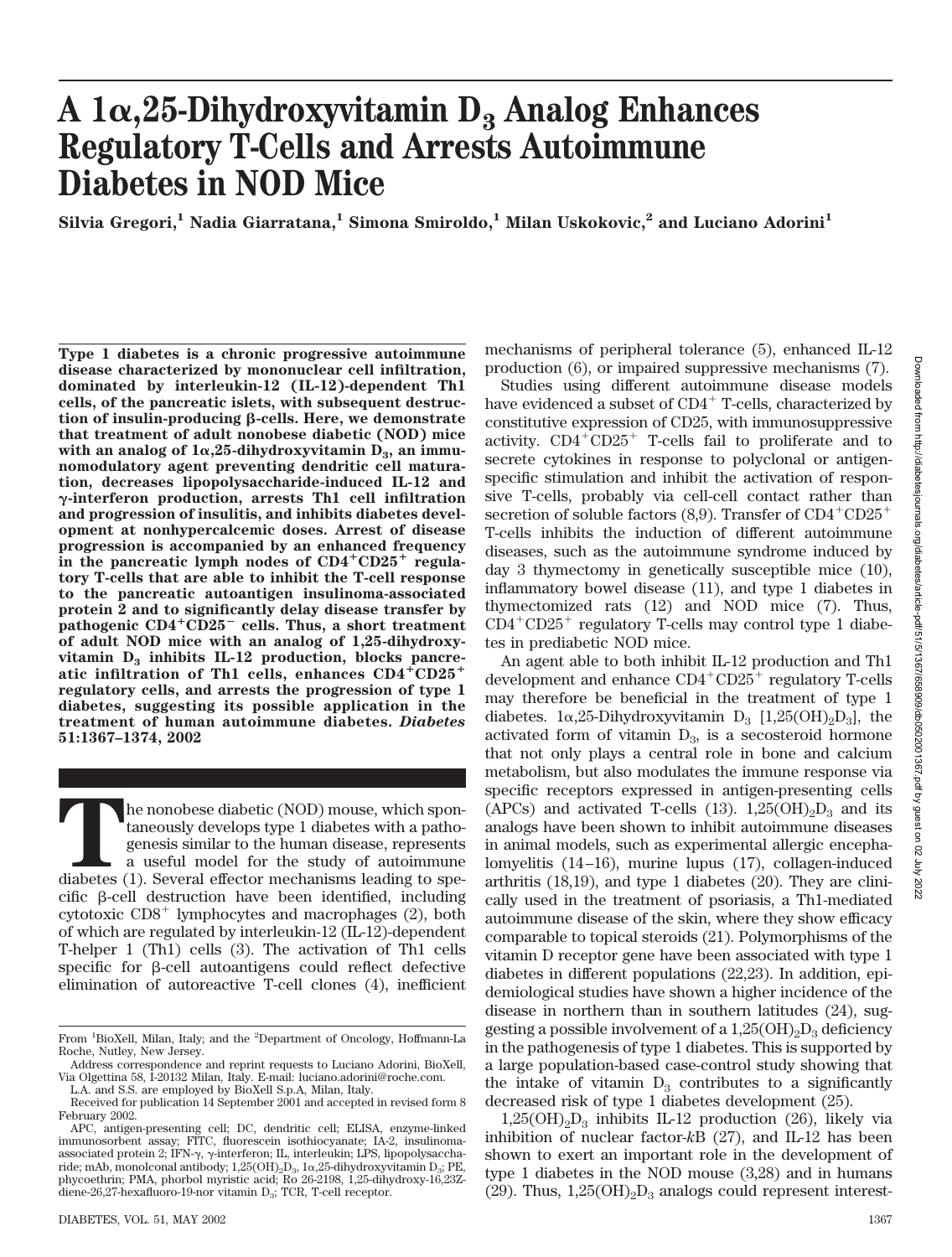

**FIG. 1.** *A***: Ro 26-2198 administration to 8-week-old NOD mice inhibits type 1 diabetes development. NOD mice were treated five times per week** with vehicle (○, n = 16) or with 0.03 µg/kg Ro 26-2198 per os (●, n = 12) from 8 to 16 weeks of age, or from 8 to 12 weeks of age (■, n = 10).<br>Diabetes development was monitored twice weekly by measurement of blood glucos test. *B*: Serum calcium levels (means  $\pm$  SE) were measured in vehicle-treated  $\Box$ ) and Ro 26-2198–treated ( $\Box$ ) NOD mice after 20 or 40 **administrations. Stippled lines indicate the range of normal serum calcium levels.**

ing candidates to modulate APCs (30), leading to inhibition of IL-12–dependent Th1 cells and type 1 diabetes development.

Results in this paper demonstrate that a short course of treatment with the  $1,25(OH)_2D_3$  analog  $1\alpha,25$ -dihydroxy-16,23Z-diene-26,27-hexafluoro-19-nor vitamin  $D_3$  (Ro 26-2,198) inhibits IL-12 production and pancreatic infiltration of Th1 cells while increasing the frequency of CD4<sup>+</sup>CD25<sup>+</sup> regulatory T-cells in pancreatic lymph nodes, arresting the immunological progression and preventing the clinical onset of type 1 diabetes in the NOD mouse.

### **RESEARCH DESIGN AND METHODS**

**Mice.** NOD/Lt and NOD.SCID female mice were purchased from Charles River Laboratories (Calco, Italy). All mice were kept under specific pathogen-free conditions. Glucose levels in the tail venous blood were quantified using an EUROFlash glucometer (Lifescan, Issy les Moulineaux, France). A diagnosis of diabetes was made after two sequential glucose measurements higher than 200 mg/dl. Serum calcium was determined using a colorimetric assay (Sigma). **Treatments.** Ro 26-2198, was dissolved in ethanol and then diluted in miglyol 812. NOD/Lt mice were dosed orally five times per week with vehicle (miglyol 812) alone or containing Ro 26-2198.

**Immunohistology.** Pancreata were snap-frozen in Tissue Tek (Miles Laboratories, Elkhart, IN), and  $5\text{-}\mu\text{m}$ -thick sections were stained with hematoxylin and eosin. The insulitis score was quantified as follows: 0, no insulitis; 1, peri-insulitis; 2, insulitis in  $<50\%$  of the islet; 3, insulitis in  $>50\%$  of the islet. A mean score was calculated from 40–50 islets per individual pancreas. In addition, pancreas cryostat sections were stained with biotinylated monolconal antibodies (mAbs) directed against CD4, CD8, B220, CD11b, or CD11c (all from PharMingen), followed by streptavidin-peroxidase conjugate. For insulin detection, pancreas cryostat sections were stained with anti-porcine insulin (Sigma) followed by PAP (Sigma). 3-Amino-9-ethylcarbazole (Dako, Carpenteria, CA) was used as chromogen and hematoxylin as a counterstain.

**Flow cytometric analysis.** Stainings were performed in the presence of 100 g/ml mouse IgG using the following mAbs, all from PharMingen: CyChromestreptavidin, fluorescein isothiocyanate (FITC)-anti-CD4 (L3T4), phycoerythrin (PE)–anti-CD8 (53–6.7), PE–anti-B220 (RA3–6B2), FITC–anti-CD11b (M1/70), PE–anti-CD11c (HL-3), PE–anti-CD45RB (16A), PE–anti-CD38 (rat IgG2a), and biotinylated anti-CD25 (7D4). Cells were analyzed with a FACScan flow cytometer equipped with CellQuest software.

**Intracellular staining for cytokine production.** Cells were stained for  $\gamma$ -interferon (IFN- $\gamma$ ), IL-4, IL-10, and IL-2 as previously described (31). Briefly, cells were preincubated for 10 min with PBS/FCS/saponin and then incubated with FITC-labeled rat anti-mouse IFN- $\gamma$  (XMG1.2) and PE-labeled rat anti-IL-2 (JE56–5H4), rat anti–mouse IL-4 (11B11), or PE-labeled rat anti–mouse IL-10 (JES5–16E3). Isotype controls were FITC- and PE-labeled rat IgG1

(R3–34). After 30 min, cells were washed twice with PBS/FCS/saponin and then with PBS containing 5% FCS without saponin to allow membrane closure. The cell surface was then stained with CyChrome-labeled anti-CD4 (L3T4) for 15 min at room temperature. Analysis was performed with a FACScan flow cytometer (Becton Dickinson, Mountain View, CA) equipped with CellQuest software, and 10,000 events were acquired.

**Cell cultures.** Total spleen cells (106 cells/well) from vehicle- or Ro 26-2198– treated mice were cultured for 48 h in flat-bottom 96-well plates (Costar) with the indicated concentrations of insulinoma-associated protein 2 (IA-2). The intracellular domain (amino acids 601–979) of mouse IA-2 was expressed in *Eschericia coli* as a glutathione–S-transferase fusion protein and purified by affinity chromatography on glutathione-Sepharose, followed by thrombin cleavage to recover  $>98\%$  pure recombinant mouse IA-2, as previously described (32). Single-cell suspensions from pancreatic lymph nodes or spleen were incubated with anti-CD4 mAb-coated microbeads and applied onto Mini-MACS columns (Miltenyi) to obtain CD4<sup>+</sup> cells. Splenic or pancreatic lymph node CD4<sup>+</sup>CD25<sup>+</sup> and CD4<sup>+</sup>CD25<sup>-</sup> cells were sorted with a MultiSort kit (Miltenyi). Purified  $CD4^+$  cells  $(6 \times 10^5/\text{well})$  were cultured for 48 h in round-bottom 96-well plates (Costar) precoated with  $3 \mu$ g/ml purified anti–Tcell receptor (TCR) mAb (HB 218; American *Type Culture* Collection, Manassas, VA) with or without 100 units/ml IL-2 and/or 10  $\mu$ g/ml anti-CD28 mAb. Cultures were performed in synthetic HL-1 medium (Ventrex Laboratories, Portland, ME) supplemented with 2 mmol/l L-glutamine and 50  $\mu$ g/ml gentamicin (Sigma). To measure cell proliferation, cultures were pulsed 8 h before harvesting with  $1 \mu$ Ci [<sup>3</sup>H]thymidine (40 Ci/nmol; The Radiochemical Center, Amersham, U.K.). Incorporation of [<sup>3</sup>H]-thymidine was measured by liquid scintillation spectrometry.

**IL-12 and IFN-** $\gamma$  **production in vivo.** Lymphokine production was induced in 8-week-old female NOD mice by intraperitoneal injection of  $400 \mu$ g/mouse *Salmonella abortus equi* lipopolysaccharide (LPS; Sigma). Ro 26-2198 was administered 72, 48, 24, and 1 h before LPS. Blood samples were collected 3 h post–LPS injection, and serum cytokines were measured by enzyme-linked immunosorbent assay (ELISA).

**Quantification of cytokines.** Cytokines were quantified by two-site ELISA. IFN- $\gamma$  was determined using paired mAbs from PharMingen, as previously described (32). ELISA for IL-12p75 was performed as previously described (33) with mAbs kindly provided by Dr. Maurice K. Gately (Hoffman-La Roche, Nutley, NJ). Detection limits were 15 pg/ml for both cytokines.

**Cell transfer.** Nucleated spleen cells were incubated with biotinylated anti-CD25 mAb (7D4) followed by streptavidin-conjugated beads and positively selected using Mini-MACS columns (Miltenyi Biotec). Pancreatic lymph node cells were incubated with anti-CD4 mAb-coated Microbeads (Miltenyi Biotec) and positively selected using Mini-MACS columns (Miltenyi Biotec). Purified cells were mixed as indicated and adoptively transferred by intravenous injection into NOD.SCID mice.

**Statistical analysis.** All statistical analyses were performed using the nonparametric Mann-Whitney *U* test.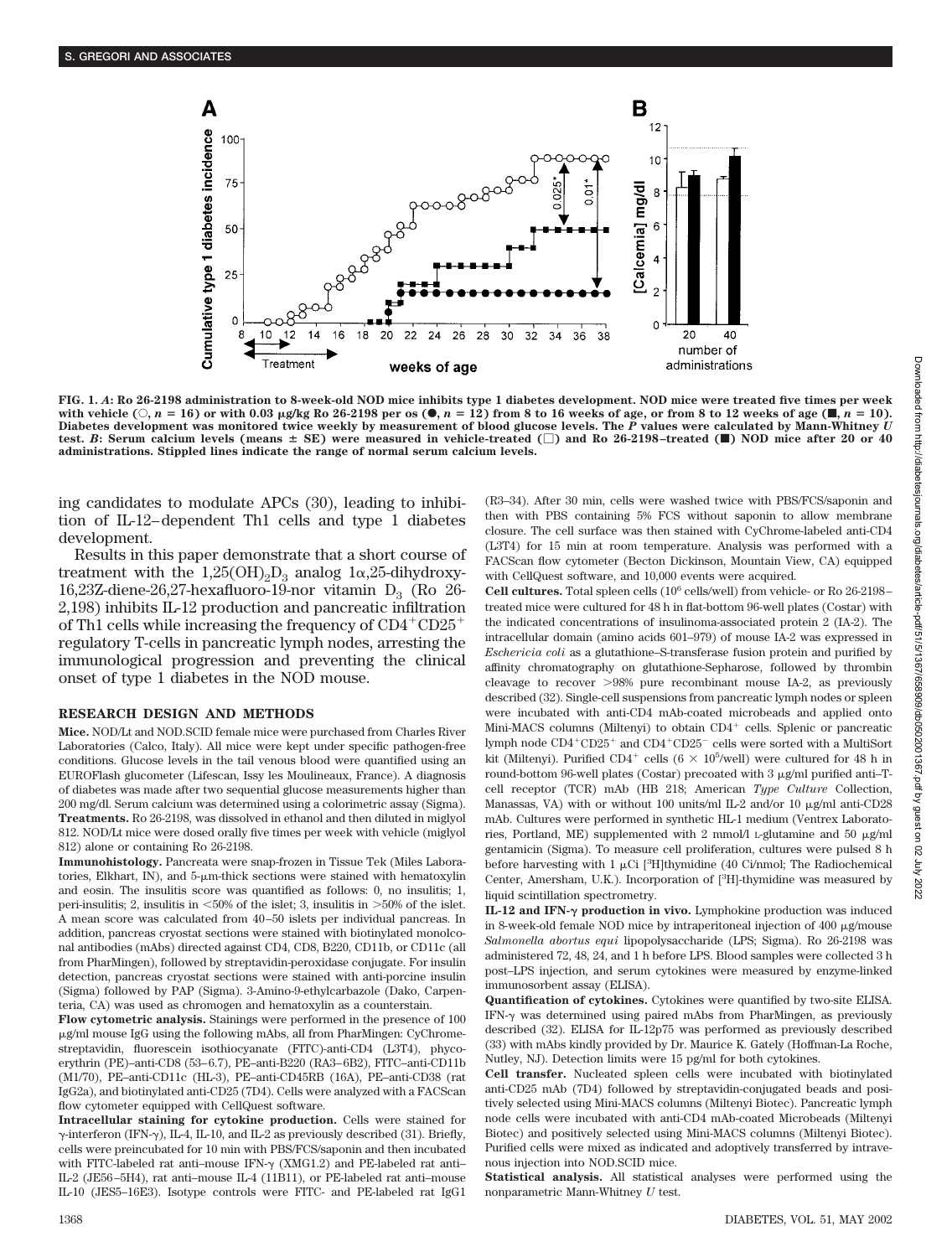

**FIG. 2. Decreased insulitis in Ro 26-2198–treated NOD mice.** *A***: Histological scoring of insulitis was performed on pancreas sections stained with hematoxylin/eosin from untreated 8-week-old mice and from NOD mice at 30 weeks of age that had been treated with Ro 26-2198 or vehicle from 8 to 16 weeks of age. Each bar represents the mean score of 40–50 islets per mouse (left panel). The results refer to the mean values SE of eight mice per group, except for Ro 26-2198–treated mice, where three mice were scored. The** *P* **values were calculated by Mann-Whitney** *U* **test. The severity of the infiltrate is shown in the right panel. Islets from the same mice were scored for absence of insulitis (), peri-insulitis (light gray), moderate insulitis with <50% infiltration of the islets (dark gray), and severe insulitis, with >50% of infiltration of the islets (**f**).** *B***. Consecutive sections of the same islets were stained with anti-CD4, anti-CD8, anti-B220, anti-CD11b (Mac-1), and anti-CD11c (N418) mAbs. In addition, islets were stained for insulin.** *C***: Cytofluorimetric analysis of pancreas-infiltrating cells. Pancreas-infiltrating cells isolated from untreated 8-week-old NOD mice and from vehicle- and Ro 26-2198–treated NOD mice at 30 weeks of age were stained with mAbs specific for the indicated surface molecules and analyzed by flow cytometry. Acquisition was performed on CD45 cells. Bars represent the mean SE from three separate experiments.**

# **RESULTS**

**Ro 26-2198 administration inhibits the development of insulitis and type 1 diabetes.** To analyze the ability of Ro 26-2198 to inhibit type 1 diabetes development, NOD female mice were treated daily with Ro 26-2198 (0.03 g/kg per os) or vehicle from 8 to 12 or 16 weeks of age, and glycemia levels were monitored until 38 weeks of age. The incidence of disease was significantly lower in mice treated with Ro 26-2198 compared with controls, and the longer treatment was most effective (Fig. 1). Of the vehicle-treated controls, 90% were diabetic by 38 weeks of age, compared with only 50% of mice treated with Ro 26-2198 from 8 to 12 weeks of age. A longer treatment, from 8 to 16 weeks of age, afforded higher protection, and only 16% of NOD mice developed type 1 diabetes. Ro 26-2198 did not induce hypercalcemia, even after 40 administrations. Because  $0.03 \mu g/kg$  per os was the maximum dose of Ro 26-2198 that did not induce

hypercalcemia, higher doses were not tested. Ro 26-2198 administered at  $0.01 \mu$ g/kg did not affect diabetes development (data not shown). Different schedules of Ro 26-2198 administration (0.03  $\mu$ g/kg per os) were also tested. Treatment (five times per week) from 8 to 10 or from 8 to 11 weeks of age did not significantly reduce diabetes development, whereas Ro 26-2198 given three times per week from 8 to 16 weeks of age prevented diabetes in 50% of NOD mice, showing a significant disease reduction compared with controls  $(P = 0.006)$ . Therefore, an effective treatment of diabetes requires administration of Ro 26- 2198 at the highest nonhypercalcemic dose for at least 4 weeks.

The score and severity of insulitis was similar between 8-week-old untreated controls and Ro 26-2198–treated NOD mice at 30 weeks of age, whereas this had significantly progressed in vehicle-treated mice (Fig. 2*A*). These data indicate that Ro 26-2198 treatment is able to halt the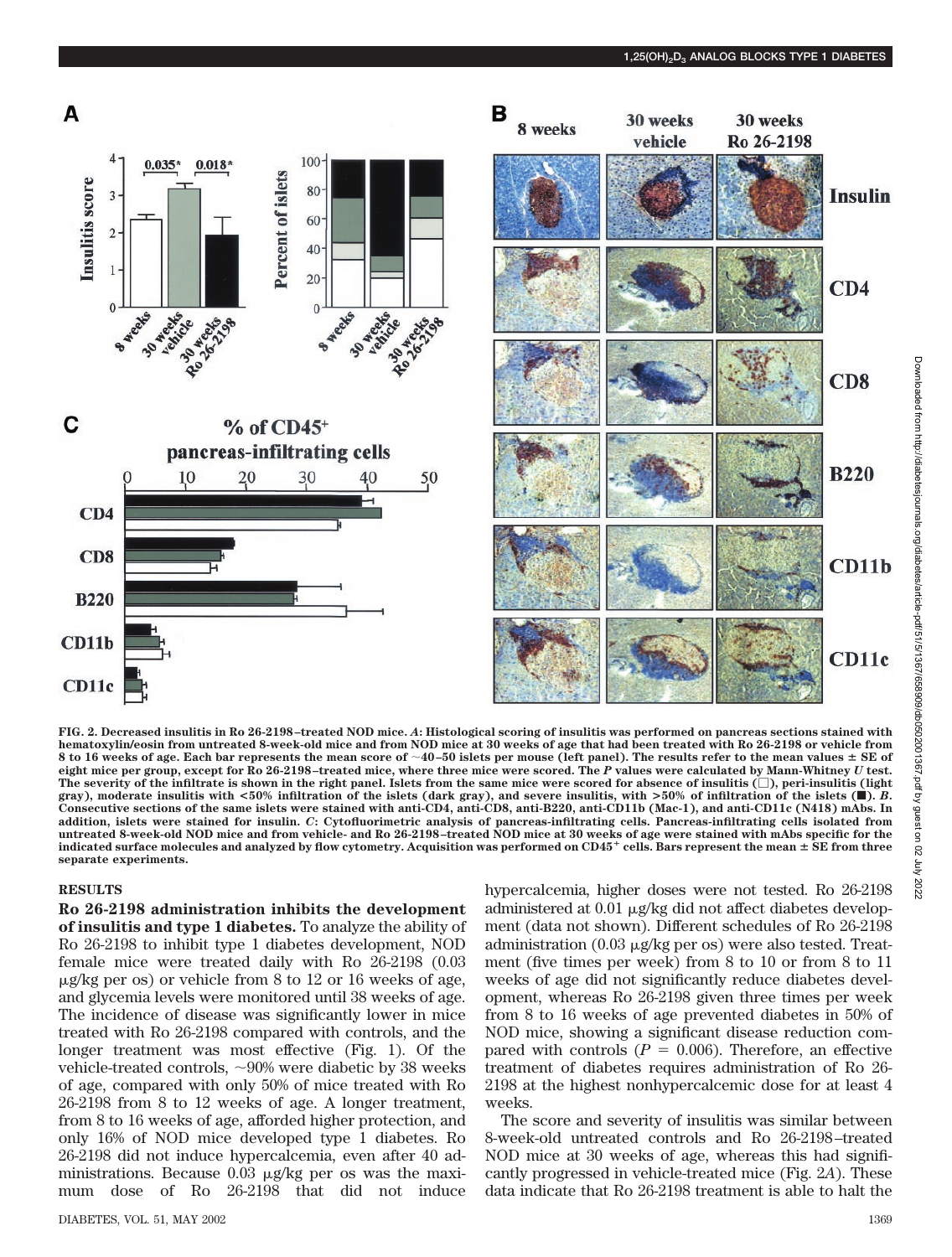recruitment of infiltrating cells into the pancreatic islets. Functional islet  $\beta$ -cells, demonstrated by the positive staining for insulin, were more frequent in both 8-week-old and Ro 26-2198–treated mice at 30 weeks of age, compared with vehicle-treated NOD mice at 30 weeks of age (Fig. 2*B*). Immunohistochemical analysis showed a similar pattern of islet infiltration in 8-week-old and Ro 26-2198– treated NOD mice at 30 weeks of age, comprising CD4 and  $CDS^+$  T-cells,  $B220^+$  B cells,  $CDD11b^+$  macrophages, and  $CD11c^+$  dendritic cells (DCs). Conversely, a more florid infiltrate was observed in vehicle-treated 30-weekold NOD mice (Fig. 2*B*). The pancreas-infiltrating cells were analyzed by flow cytometry, and no difference in the percentage of  $CD4^+$ ,  $CD8^+$ ,  $B220^+$   $CD11b^+$ , and  $CD11c^+$ cells was found among the three groups (Fig. 2*C*), indicating that Ro 26-2198 treatment blocked the progression of insulitis without modifying the cellular composition of the infiltrate.

**Ro 26-2198 administration inhibits LPS-induced** IL-12 and IFN- $\gamma$  production and the Th1 response to **the pancreatic autoantigen IA-2.** The IFN- $\gamma$  production induced by LPS administration is largely IL-12 dependent, and we have previously shown that the LPS-induced serum levels of both cytokines can be inhibited by a short treatment with  $1,25(OH)_{2}D_{3}$  or its analogs (16). We thus tested the capacity of Ro 26-2198 to inhibit LPS-induced IL-12 and IFN- $\gamma$  production in vivo. Mice were pretreated with vehicle or with  $0.03 \mu$ g/kg Ro 26-2198 administered per os daily for 4 days before LPS injection. Ro 26-2198 did not induce hypercalcemia, as demonstrated by the serum calcium levels similar to controls, but inhibited significantly the LPS-induced IL-12p75 and IFN- $\gamma$  production (Fig. 3A), with a potency  $\sim$ 100-fold higher than  $1,25(OH)_{2}D_{3}$  (16 and data not shown).

We have also analyzed the ability of Ro 26-2198 to inhibit the spontaneous T-cell response to the intracytoplasmic region (amino acids 601–979) of the tyrosine phosphatase– like IA-2 protein, an autoantigen associated with type 1 diabetes in both humans and the NOD mouse (32). Spleen cells from unprimed NOD mice treated with Ro 26-2198 from 8 to 12 weeks of age secreted much lower levels of IFN- $\gamma$  in response to IA-2, compared with spleen cells from vehicle-treated controls (Fig. 3*B*). In contrast, splenic T-cells from Ro 26-2198– or vehicle-treated mice proliferated similarly to TCR ligation, indicating the lack of a generalized immunosuppressive effect.

**Reduced Th1 cells in pancreatic lymph nodes and pancreas-infiltrating cells from Ro 26-2198–treated NOD mice.** To identify mechanisms accounting for the reduced type 1 diabetes development in Ro 26-2198– treated NOD mice, we analyzed the cytokines produced by CD4- cells of 8- and 30-week-old NOD mice treated from 8 to 16 weeks of age with Ro 26-2198 or vehicle. Splenic CD4- T-cells from Ro 26-2198– or vehicle-treated NOD mice displayed a similar cytokine production pattern (data not shown). In contrast, analysis of CD4- T-cells from pancreatic lymph nodes revealed an average  $(n = 4)$ threefold reduction of  $IL-2$  and of IFN- $\gamma$ –producing cells in Ro 26-2198–treated compared with either 30-week-old vehicle-treated or 8-week-old NOD mice, indicating a decrease in Th1 cells (Fig. 4). CD4<sup>+</sup> pancreas-infiltrating cells showed a similar percentage of IL-2–producing cells



FIG. 3. Ro 26-2198 treatment inhibits IL-12-dependent IFN- $\gamma$  production in vivo and the ex vivo induced  $IFN-\gamma$  secretion in response to **IA-2.** *A***: Ro 26-2198 (0.03 g/kg) was administered orally in miglyol to NOD mice 72, 48, 24, and 1 h before LPS injection. IFN-, IL-12p75, and serum calcium levels were quantified 3 h post–LPS injection. Bars represent the mean**  $\pm$  **SE of 10 mice per group. The**  $P$  **values were calculated by Mann-Whitney** *U* **test. \****P* **< 0.05 vs. vehicle-treated NOD mice.** *B***: Splenocytes (106 cells/well) from individual 12-week-old NOD mice treated with vehicle or Ro 26-2198 from 8 to 12 weeks of age were stimulated with the indicated concentrations of IA-2. After 48 h of** culture, IFN- $\gamma$  secretion was measured by two-site ELISA. Values represent the mean  $\pm$  SE of IFN- $\gamma$  levels secreted in response to **rmIA-2 from five individual mice.** *C*: Positively selected  $CD4^+$  spleen **cells were stimulated with plate-coated anti-TCR mAb. Cells were pulsed with [3 H]-thymidine during the last 8 h of a 48-h culture. Data** are presented as the means  $\pm$  SE of [<sup>3</sup>H]-thymidine incorporation ( $\Delta$  $c$ pm) from triplicate cultures; background values were  $790 \pm 100$  cpm.

in all three groups, but the IFN- $\gamma$ -producing cells were significantly increased in vehicle-treated mice, whereas they were similarly lower in 8-week-old and Ro 26-2198– treated NOD mice. These results indicate that Ro 26-2198 can arrest the recruitment of  $IFN-\gamma$ -producing Th1 cells into the pancreas, and this effect is still clearly seen 14 weeks after treatment withdrawal. No increase in IL-10– producing  $\rm CD4^{+}$  cells was observed, and a modest, though significant, increase in IL-4-producing cells  $(0.7 \pm 0.2\%)$  in 8-week-old NOD mice and  $0.9 \pm 0.2\%$  in vehicle-treated vs.  $2.5 \pm 0.3\%$  in Ro 26-2198–treated NOD mice,  $P = 0.02$  by Mann-Whitney *U* test, means of four experiments) was detected.

**Ro 26-2198 treatment enhances the frequency of CD4CD25 cells.** CD4-CD25- T-cells possess regulatory activity and have been implicated in the control of autoimmune responses in several models (8,9), including type 1 diabetes in the NOD mouse (7). Analysis of pancreatic lymph node cells revealed in Ro 26-2198–treated compared with 8-week-old or vehicle-treated 20-week-old NOD mice, respectively, a significantly increased percentage of CD4<sup>+</sup>CD25<sup>+</sup> and CD4<sup>+</sup>CD38<sup>+</sup> cells. No difference was seen in CD152 expression between  $CD4^+CD25^+$  and CD4<sup>+</sup>CD25<sup>-</sup> cells from either vehicle- or Ro 26-2198treated NOD mice (data not shown). Pancreatic lymph node cells from Ro 26-2198–treated NOD mice contained a slightly lower percentage of CD45RBhigh and a significantly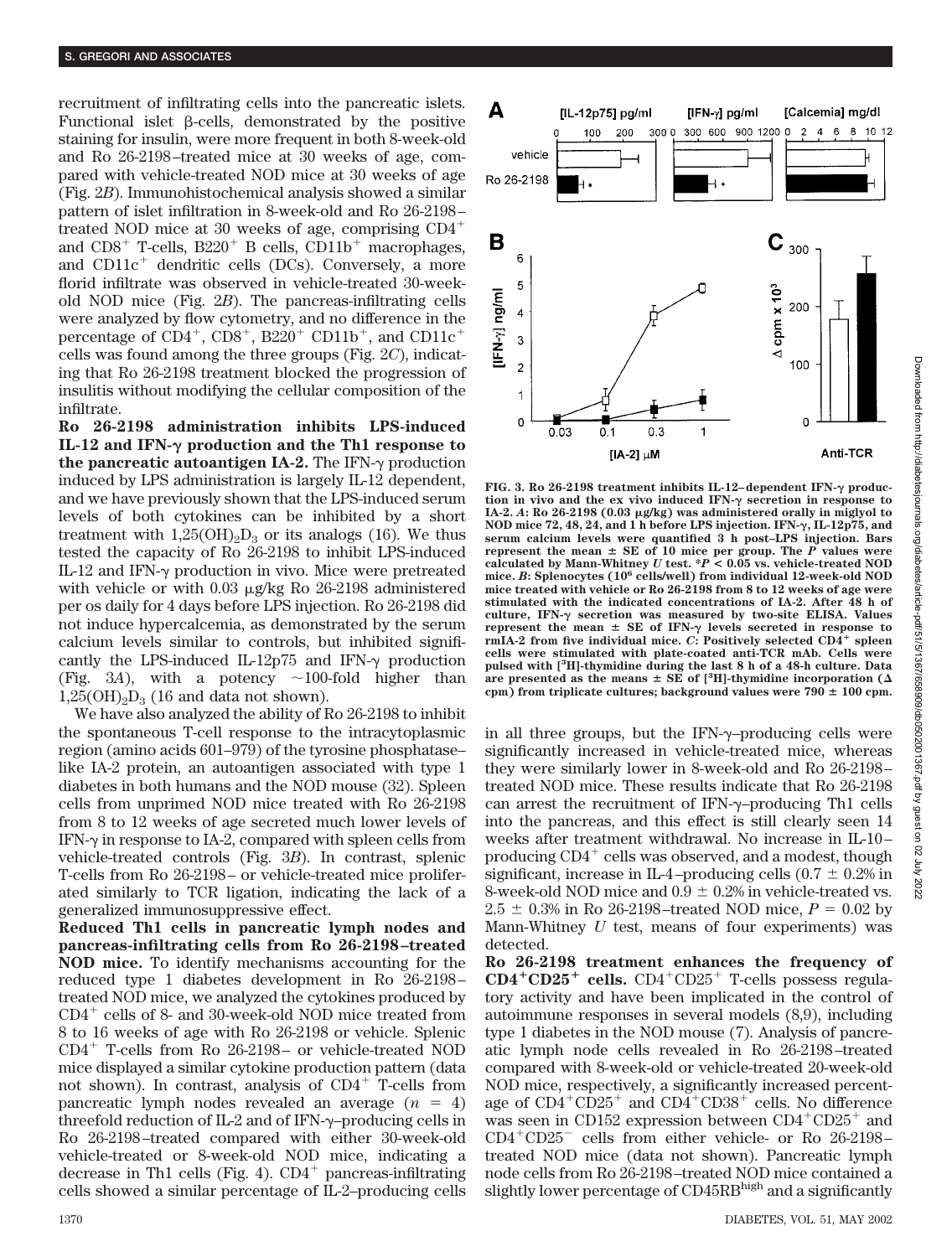

**FIG. 4. Cytokine production by pancreatic lymph node cells and pancreas-infiltrating CD4 cells. Pancreatic lymph node (***A***) and pancreasinfiltrating (***B***) CD4 cells were obtained from untreated 8- or 30-week-old NOD mice treated 5 times per week per os from 8 to 16 weeks of age with vehicle or 0.03 g/kg Ro 26-2198. Positively selected CD4 cells (2 105 cells/well) were stimulated with PMA and ionomycin and analyzed by flow cytometry for IFN- (abscissa) and IL-2, IL-4, or IL-10 (ordinate) production. Acquisition was performed on CD4 cells. Percentage of positive cells, set according to the isotype-matched controls (not shown), are shown in the top corner of each quadrant. Dot plots are from one representative experiment out of four performed. Bar graphs represent the means SE of four independent experiments using pooled cells from three to four mice. The** *P* **values were calculated by Mann-Whitney** *U* **test. \****P* **< 0.05 vs. 8-week-old NOD mice.**

higher percentage of CD45RB<sup>low</sup>CD4<sup>+</sup> cells than 8-weekold and 20-week-old vehicle-treated NOD mice (Fig. 5*A*). Interestingly, double-positive CD25<sup>+</sup>CD38<sup>+</sup> CD4<sup>+</sup> cells (17 vs. 8 or 7%, respectively) were selectively increased in the pancreatic lymph node of Ro 26-2198–treated compared with 8-week-old and 20-week-old vehicle-treated NOD mice (data not shown). These results indicate that Ro 26-2198 administration leads to a selective increase of  $CD4^+$  cells with a regulatory phenotype in the pancreatic lymph node of NOD mice that persists for at least 1 month after treatment withdrawal.

**Suppressive activity of CD4<sup>+</sup>CD25<sup>+</sup> cells.** The profound reduction of IL-2–producing cells in the pancreatic lymph nodes of Ro 26-2198–treated NOD mice was paralleled by the strongly decreased proliferative response to insolubilized anti-TCR mAb. Pancreatic lymph node CD4 cells from 20-week-old Ro 26-2198–treated NOD mice proliferated 4 times less than age-matched controls and 10 times less than cells from 8-week-old mice (Fig. 5*B*). The proliferation in response to TCR ligation was not restored by the addition of IL-2, alone or together with anti-CD28 mAb, indicating a profoundly anergic state of these cells. However, addition of IL-2 and/or anti-CD28 mAb restored the lower IFN- $\gamma$  secretion in pancreatic lymph node cells from Ro 26-2198-treated mice. In contrast to CD4<sup>+</sup> cells from pancreatic lymph nodes, splenic  $CD4^+$  T-cells isolated from Ro 26-2198–treated mice or age-matched and 8-week-old controls, stimulated with insolubilized anti-TCR mAb, showed a similar proliferative response (Fig.

DIABETES, VOL. 51, MAY 2002 1371

 $3B$ ) and IFN- $\gamma$  production (data not shown). This indicates a selective effect of Ro 26-2198 treatment on IL-2 and IFN secretion by pancreatic lymph node  $CD4^+$  cells stimulated via TCR ligation, consistent with the results obtained by stimulation with phorbol myristic acid (PMA) and ionomycin (Fig. 3). CD4-CD25 pancreatic lymph node cells from Ro 26-2198– or vehicle-treated NOD mice showed a similar proliferative response and IFN- $\gamma$  production to TCR ligation, indicating that removal of the  $CD4^+CD25^+$  population was sufficient to restore T-cell responsiveness. CD4-CD25- pancreatic lymph node cells from Ro 26- 2198–treated NOD mice proliferated less to insolubilized anti-TCR mAb than age-matched vehicle-treated mice. Moreover, the proliferation of CD4+CD25+ pancreatic lymph node cells from Ro 26-2198–treated mice was not restored by the addition of IL-2 compared with vehicle treated cells, indicating that Ro 26-2198 treatment induced a long-lasting, profound anergic state selectively in  $CD4+CD25+$  pancreatic lymph node cells. These cells could inhibit the IFN- $\gamma$  production in response to IA-2 and appeared to be, in this respect, functionally similar to CD4-CD25- cells from vehicle-treated mice (Fig. 6*A*). A higher frequency of CD4<sup>+</sup>CD25<sup>+</sup> cells, as previously observed (Fig. 5*A*), was found in the pancreatic lymph nodes of Ro 26-2198–treated NOD mice compared with controls (Fig.  $6B$ ). The higher frequency of  $CD4^+CD25^+$  cells was paralleled by a higher efficiency of total CD4<sup>+</sup> cells in delaying the capacity of  $CD4^+CD25^-$  cells to transfer type 1 diabetes into NOD.SCID recipients (Fig. 6*C*).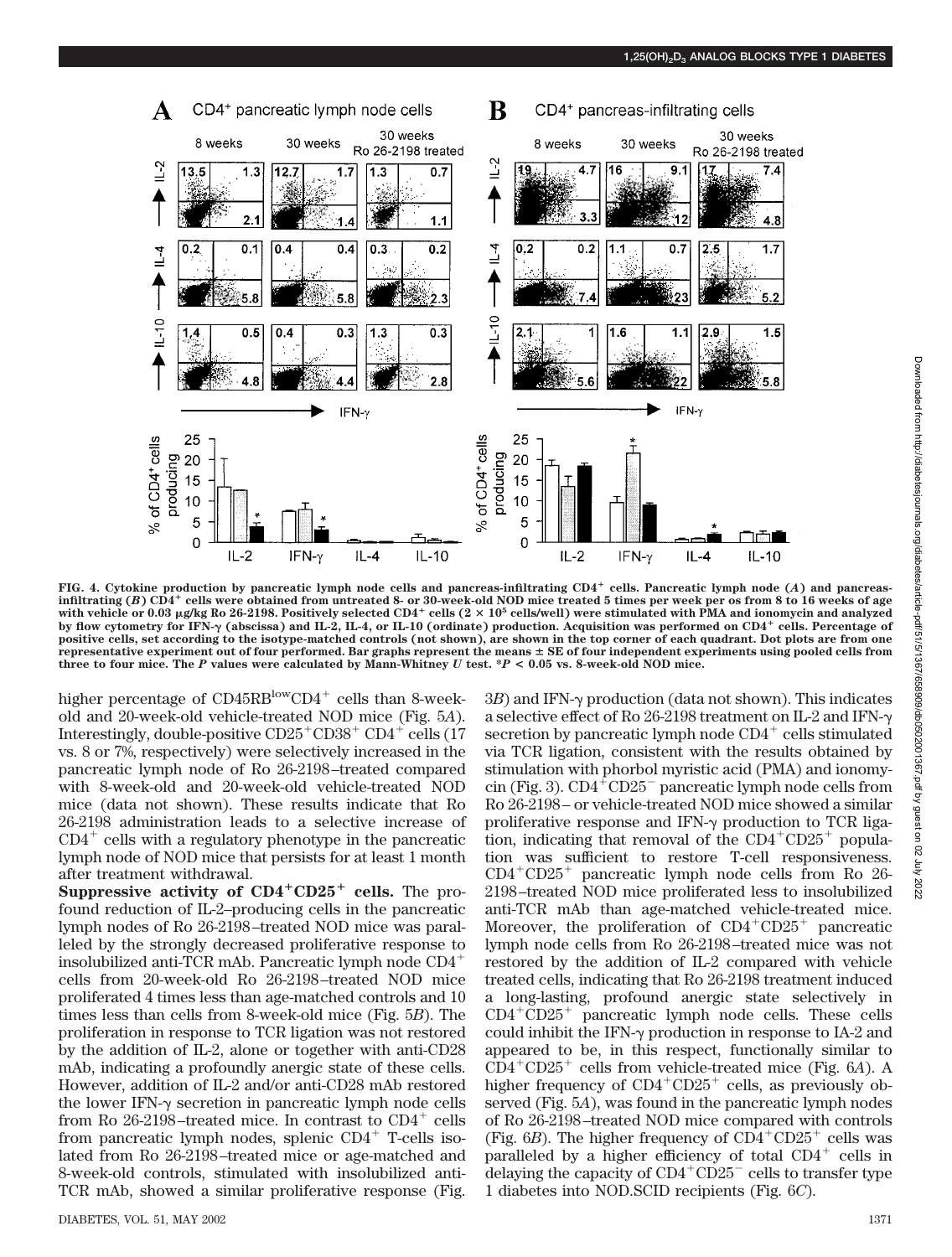

FIG. 5. Ro 26-2198 treatment enhances the frequency of CD4<sup>+</sup>CD25<sup>+</sup> **cells.** *A***: Positively selected CD4 T-cells were stained with mAbs specific for the indicated surface molecules and analyzed by flow cytometry. Acquisition was performed on CD4 cells. Bars represent the percent of lymph node CD4 T-cells expressing the indicated surface molecules from untreated 8-week-old () or 20-week-old mice** treated five times per week from 8 to 16 weeks of age with vehicle  $(\square)$ or with 0.03  $\mu$ g/kg Ro 26-2198 ( $\blacksquare$ ). Data are presented as the means  $\pm$ **SE of three separate experiments. The** *P* **values were calculated by Mann-Whitney** *U* **test. \****P* **< 0.05 vs. 8-week-old NOD mice.** *B***: Proliferation and IFN- secretion after TCR ligation. Pancreatic lymph node CD4, CD4CD25, and CD4CD25 cells from the same mice were positively selected and stimulated (6 105 cells/well) with platebound anti-TCR mAb (10 g/ml) in the presence of 100 units/ml IL-2** and/or 5  $\mu$ g/ml anti-CD28 mAb. Cells were pulsed with [<sup>3</sup>H]-thymidine **during the last 8 h of a 48-h culture. Data are presented as the means** SE of thymidine incorporation  $(\Delta$  cpm) from triplicate cultures; back**ground values were 790 100 cpm. After 48 h of culture, IFN secretion was quantified by ELISA. Results, presented as the means SE of triplicate cultures, are from one representative experiment out of four performed.**

# **DISCUSSION**

In this study, we have shown that a short-term administration of the  $1,25(OH)_{2}D_{3}$  analog Ro 26-2198 to adult NOD mice inhibits IL-12 production, blocks Th1 infiltration in the pancreatic islets and the progression of insulitis, and prevents type 1 diabetes development at nonhypercalcemic doses. Protection from type 1 diabetes was found to be associated with a selective decrease of Th1 cells in the pancreatic lymph nodes and in the pancreas, without a marked deviation to the Th2 phenotype. The frequency of CD4-CD25- cells in the pancreatic lymph nodes of Ro 26-2198–treated NOD mice was twofold higher compared with untreated 8-week-old and age-matched vehicletreated controls. These cells were anergic, as demonstrated by their impaired capacity to proliferate and secrete IFN- $\gamma$  in response to TCR ligation, inhibited the T-cell response to the pancreatic autoantigen IA-2, and delayed disease transfer by pathogenic  $CD4^{\text{+}}CD25^-$  cells. Thus, Ro 26-2198 administration enhances the frequency of CD4+CD25+ regulatory cells in pancreatic lymph nodes



**FIG. 6. CD4CD25 regulatory T-cells inhibit the response to IA-2 and control the diabetogenic potential of CD4CD25 cells.** *A***: Positively selected pancreatic lymph node CD4CD25 cells from 16-week-old NOD mice treated five times per week from 8 to 16 weeks of age with vehicle** ( $\circ$ ) or with 0.03  $\mu$ g/kg Ro 26-2198 ( $\bullet$ ) were cultured with **CD25-depleted spleen cells (106 cells/well) from 8-week-old NOD mice in the presence of 0.3 mol/l rmIA-2. After 48 h of culture, IFN- secretion was measured by two-site ELISA.** *B***: Positively selected CD4 pancreatic lymph node cells isolated from 20-week-old NOD mice treated five times per week from 8 to 16 weeks of age with vehicle or** with 0.03  $\mu$ g/kg Ro 26-2198 were stained with mAbs specific for the **indicated surface molecules and analyzed by flow cytometry. Acquisition was performed on CD4 cells.** *C***: Eight-week-old NOD.SCID mice** (five mice/group) were injected with  $4 \times 10^6$  CD25-depleted splenocytes from newly diabetic NOD mice alone ( $\blacksquare$ ) or together with  $2 \times 10^6$ **CD4 cells isolated from 20-week-old NOD mice treated five times per week from 8 to 16 weeks of age with vehicle (**E**) or with 0.03 g/kg Ro 26-2198 (**F**). Diabetes development was monitored twice weekly by measurement of blood glucose levels. The** *P* **value was calculated by Mann-Whitney** *U* **test.**

and arrests the progression of type 1 diabetes in NOD mice.

Two checkpoints have been defined in the pathogenesis of type 1 diabetes in the NOD mouse. The first controls the onset of insulitis, starting at  $\sim$ 3 weeks of age, the second exerts its activity at  $\sim 8-12$  weeks of age, controlling the switch to overt disease (34). The first checkpoint regulates the composition of APC populations (35) and the expres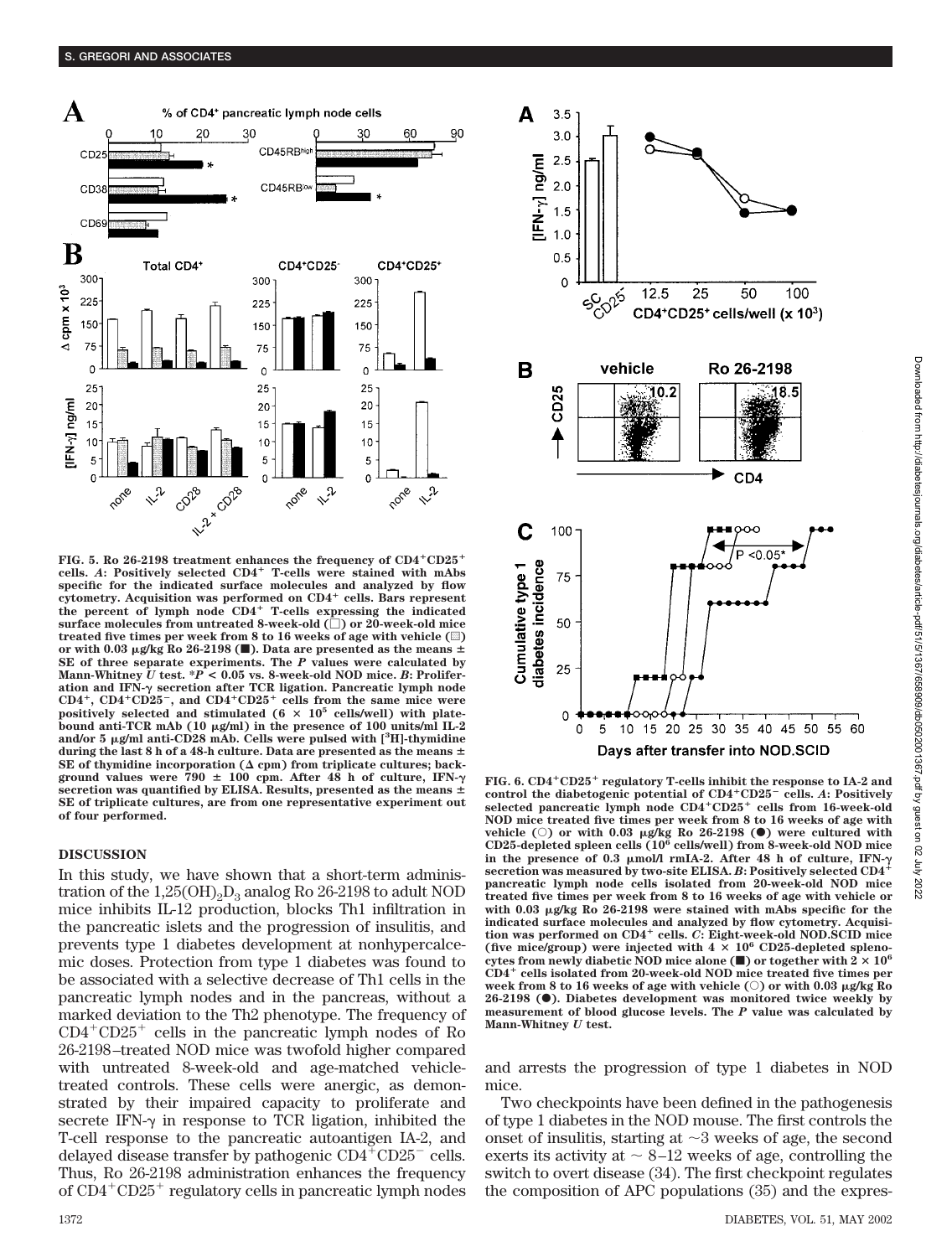sion of integrins and adhesion molecules that increase the islet-homing potential of T-cells. The second checkpoint controls the transition from insulitis to diabetes via several nonexclusive mechanisms, including APCs; cytokines; Th1/Th2 balance; modulation of surface receptors such as CD152, CD25, and NK-like receptors; recruitment of pathogenic cells; and number and function of regulatory cells (34). IL-12 could play a role at both checkpoints. IL-12 administration to 2- or 8-week-old NOD mice induced premature onset of the disease mediated by pancreasinfiltrating  $CD4^+$  cells with Th1 phenotype  $(3,32)$ . However, targeting IL-12 with a specific antagonist induced a deviation of pancreas-infiltrating CD4<sup>+</sup> cells toward the Th2 phenotype and prevented type 1 diabetes when administered at 3 weeks of age, but it had little effect when administered to 8-week-old NOD mice (31). This suggests that IL-12 is critical at checkpoint 1 and dispensable at checkpoint 2. Therefore, to interfere with type 1 diabetes development in adult NOD mice, we looked for an agent able not only to inhibit IL-12, but also to exert other immunoregulatory activities.

 $1,25(OH)_{2}D_{3}$  and its analogs are immunoregulatory agents able to prevent Th1-mediated autoimmune diseases (36).  $1,25(OH)_{2}D_{3}$  reduces the incidence of insulitis (37) and prevents type 1 diabetes development (20), but only when administered to NOD mice starting from 3 weeks of age, before the onset of insulitis.  $1,25(OH)_{2}D_{3}$  was found ineffective in preventing progression of diabetes in NOD mice when given from 8 weeks of age, when NOD mice present a well-established insulitis (38). However, a combined treatment of 8-week-old NOD mice with the  $1,25(OH)_{2}D_{3}$  analog MC 1288 and cyclosporine A reduced the incidence of disease, although neither treatment alone was effective (39). In contrast, the  $1,25(OH)_2D_3$  analog Ro 26-2198 is able, as a monotherapy, to treat the ongoing type 1 diabetes in the adult NOD mouse, effectively blocking the disease course. This property is likely due, at least in part, to its increased metabolic stability against the inactivating C-24 and C-26 hydroxylations and the C-3 epimerization (40), resulting in a 100-fold more potent immunosuppressive activity compared with  $1,25(OH)_{2}D_{3}$ .

 $1,25(OH)<sub>2</sub>D<sub>3</sub>$ , in addition to inhibiting IL-12 production, decreases antigen-induced T-cell proliferation (41) and cytokine production (42). APCs and, in particular, DCs are primary targets for the immunosuppressive activity of  $1,25(OH)_{2}D_{3}$  (30,43–46).  $1,25(OH)_{2}D_{3}$  inhibits differentiation, maturation, activation, and survival of DCs, leading to impaired activation of alloreactive CD4<sup>+</sup> T-cells, which show downregulated CD154 and upregulated CD152 expression (30). These results may help to explain the profoundly anergic state of pancreatic lymph node CD4 cells in Ro 26-2198–treated NOD mice.  $1,25(OH)_{2}D_{3}$  not only inhibits IL-12 but also greatly enhances IL-10 secretion by DCs (30). These two effects, coupled with the downregulation of costimulatory molecule expression by DCs (30,43–45), could account for the increase in regulatory T-cells observed in the pancreatic lymph nodes of treated mice. DCs can be not only immunogenic but also tolerogenic (47), and immature DCs have been shown to induce  $CD4^+$  cells with regulatory properties (48). Administration of  $1,25(OH)_2D_3$  induces DCs with a tolerogenic phenotype and promotes tolerance to allografts associated

with an increased percentage of  $CD4^+CD25^+$  regulatory cells that could adoptively transfer transplantation tolerance (49). This is consistent with the present results, suggesting that the arrest of DCs at the immature stage induced by Ro 26-2198 treatment limits T-cell costimulation, leading to enhanced frequency of  $CD4^+CD25^+$  cells.

The presence of  $CD4+CD25+$  regulatory T-cells with suppressive activity has been demonstrated in several animal models of autoimmune diseases  $(8,9)$ . CD4<sup>+</sup>CD25<sup>+</sup> regulatory T-cells appear to play an important role in controlling the progression of type 1 diabetes in NOD mice, because a low level of CD4<sup>+</sup>CD25<sup>+</sup> T-cells correlates with exacerbation and acceleration of the disease (7). It is likely that this cell population is more relevant than Th2 cells in the control of type 1 diabetes, although both could contribute to protection from disease.  $1,25(OH)_{2}D_{3}$  can induce regulatory cells with diseasesuppressive activity in the NOD mouse (20), and a diseasepreventing  $1,25(OH)_{2}D_{3}$  analog could deviate pancreasinfiltrating cells to the Th2 phenotype (39). Our results show that pancreatic lymph node  $CD4^+$  cells from Ro 26-2198–treated NOD mice contain an enhanced frequency of CD25- cells that are able to significantly delay the capacity of CD4+CD25<sup>-</sup> pathogenic T-cells to transfer disease into NOD.SCID recipients. Conversely, Th2 cells were not observed in pancreatic lymph nodes from treated mice, although a small percentage of Th2 cells was found in the pancreas.

In conclusion, we have demonstrated that ongoing type 1 diabetes in the adult NOD mouse can be arrested by a relatively short course of treatment with a  $1,25(OH)_{2}D_{3}$ analog, which is able to induce a selective inhibition of Th1 and an increased frequency of  $CD4^+CD25^+$  regulatory T-cells in pancreatic lymph nodes. These results, coupled with the recently documented presence of  $CD4^+CD25^+$ regulatory T-cells in humans (50), suggest that a similar treatment may also inhibit disease progression in prediabetic or newly diagnosed type 1 diabetic patients.

# **ACKNOWLEDGMENTS**

This work was supported in part by European Community Grant QLRT-2000-02103.

#### **REFERENCES**

- 1. Atkinson MA, Leiter EH: The NOD mouse model of type 1 diabetes: as good as it gets? *Nat Med* 5:601–604, 1999
- 2. Benoist C, Mathis D: Cell death mediators in autoimmune diabetes–no shortage of suspects (Review). *Cell* 89:1–3, 1997
- 3. Trembleau S, Penna G, Bosi E, Mortara A, Gately MK, Adorini L: Interleukin 12 administration induces T helper type 1 cells and accelerates autoimmune diabetes in NOD mice. *J Exp Med* 181:817–821, 1995
- 4. Ridgway WM, Fasso M, Lanctot A, Garvey C, Fathman CG: Breaking self-tolerance in nonobese diabetic mice. *J Exp Med* 183:1657–1662, 1996
- 5. Delovitch TL, Singh B: The nonobese diabetic mouse as a model of autoimmune diabetes: immune dysregulation gets the NOD (Review). *Immunity* 7:727–738, 1997
- 6. Adorini L: Interleukin 12 and autoimmune diabetes. *Nat Genet* 27:131–132, 2001
- 7. Salomon B, Lenschow DJ, Rhee L, Ashourian N, Singh B, Sharpe A, Bluestone JA: B7/CD28 costimulation is essential for the homeostasis of the CD4-CD25- immunoregulatory T-cells that control autoimmune diabetes. *Immunity* 12:431–440, 2000
- 8. Shevach EM: Regulatory T-cells in autoimmmunity (Review). *Annu Rev Immunol* 18:423–449, 2000
- 9. Maloy KJ, Powrie F: Regulatory T cells in the control of immune pathology. *Nat Immunol* 2:816–822, 2001